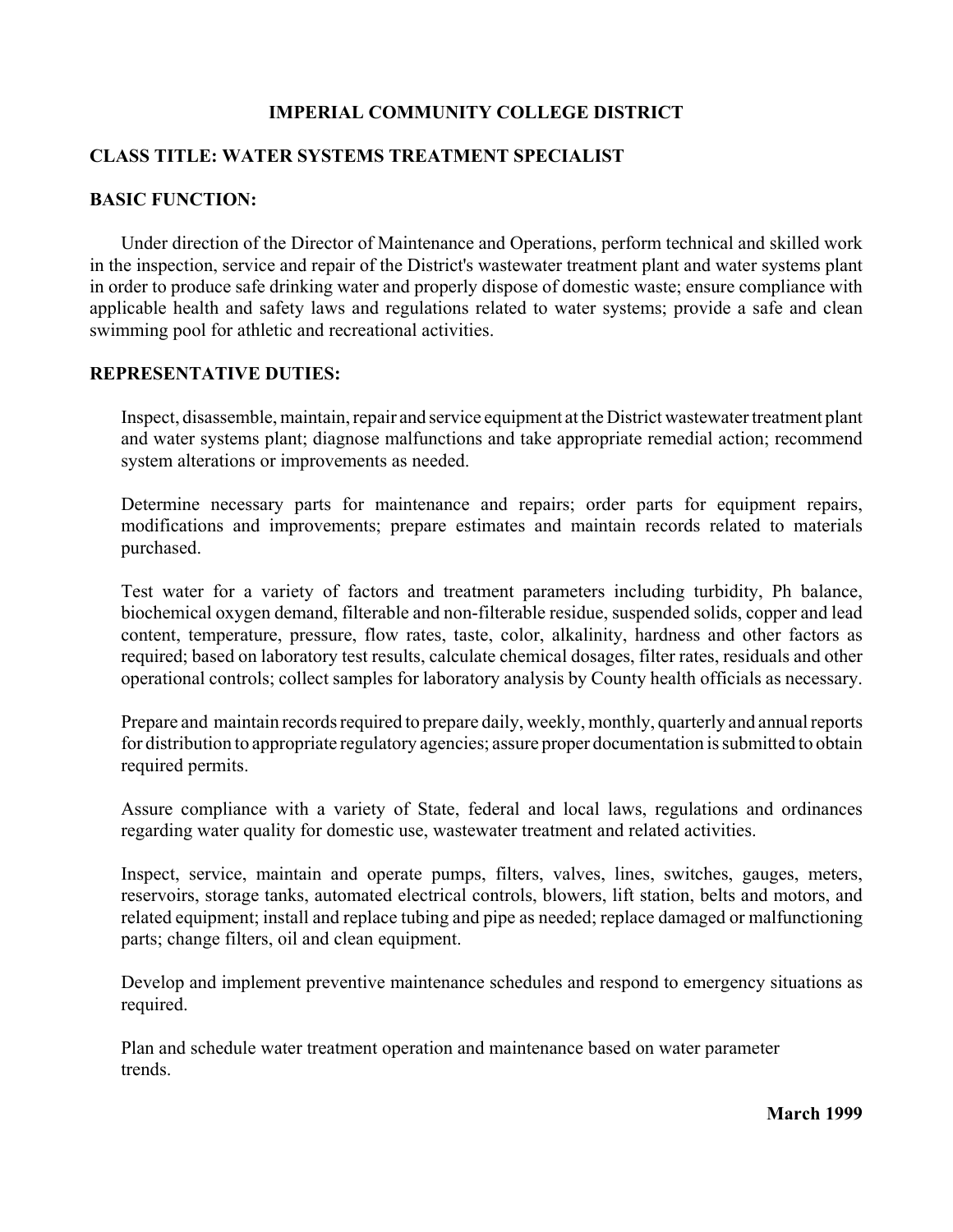# **WATER SYSTEMS TREATMENT SPECIALIST (Continued) Page 2**

Operate wide variety of hand and power tools and equipment used in water treatment such as electrical testers, precision scales, incubator, Ph meter, temperature probe, microscope, mixers, heaters, laboratory glassware and related equipment.

Maintain the campus memorial fountains and swimming pool in clean and sanitary condition; test pool water and add chemicals as appropriate; skim, brush and vacuum pool on a regular basis; assure proper operation of pool pumping system, water heater and filters.

Train and provide work direction to student workers and others as assigned.

Perform related duties as assigned.

# **KNOWLEDGE AND ABILITIES:**

KNOWLEDGE OF:

Methods, equipment, tools and materials used in the installation, repair and maintenance of water treatment systems.

Diagnostic procedures used in troubleshooting malfunctioning equipment.

Water testing procedures and equipment used to detect and measure chemical content, contaminants and other parameters.

Activated sludge, extended aeration, aerobic digestion and sludge disposal procedures.

Recordkeeping techniques.

Laws, regulations and ordinances related to water treatment and water quality.

Health and safety regulations.

Chlorination and swimming pool maintenance procedures.

Proper methods of storing equipment, tools, materials and supplies.

ABILITY TO:

Collect, interpret and record a wide variety of data for laboratory and chemical analysis.

Operate hand and power tools, laboratory equipment and other devices used in water treatment and water systems maintenance.

Perform skilled maintenance duties in the installation, maintenance, inspection and repair of District wastewater treatment and water systems equipment.

Perform preventive maintenance and routine servicing of equipment.

Read work plans, diagrams, specifications and technical procedures.

Work independently with minimal supervision.

Communicate effectively with others.

Lift objects weighing up to 75 pounds.

Provide work direction to others as assigned.

Maintain records and prepare reports.

Maintain a swimming pool in clean and sanitary condition.

Assure compliance with applicable laws and regulations at all levels of government.

Observe health and safety regulations.